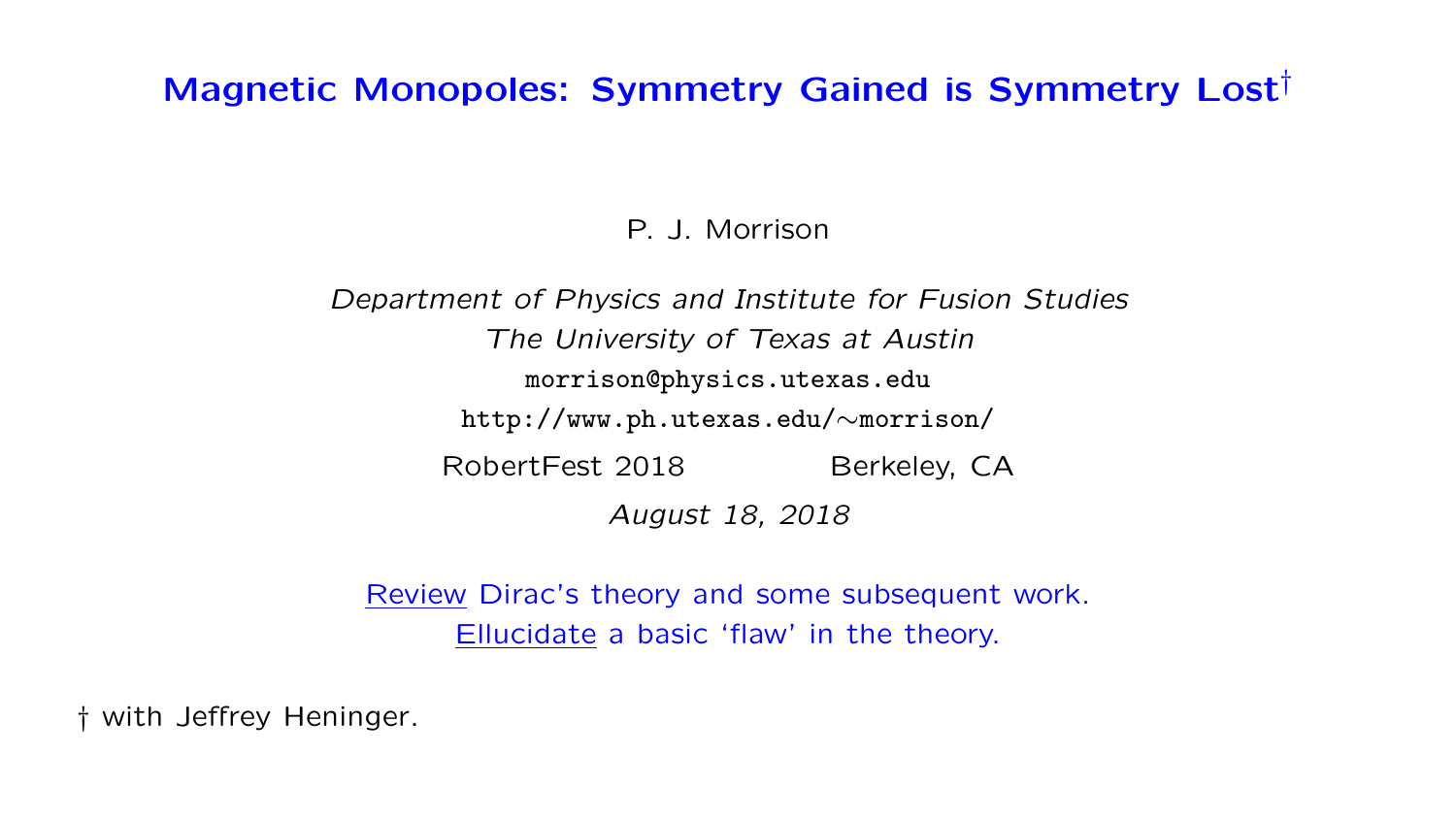# Maxwell's Equations

$$
\frac{\partial \mathbf{B}}{\partial t} = -c \nabla \times \mathbf{E}
$$

$$
\frac{\partial \mathbf{E}}{\partial t} = c \nabla \times \mathbf{B} - 4\pi \mathbf{J}_e
$$

$$
\nabla \cdot \mathbf{B} = 0
$$

$$
\nabla \cdot \mathbf{E} = 4\pi \rho_e
$$

 $\mathbf{E}(\mathbf{x},t)$ ,  $\mathbf{B}(\mathbf{x},t)$ ,  $\rho_e(\mathbf{x},t)$ ,  $\mathbf{J}_e(\mathbf{x},t)$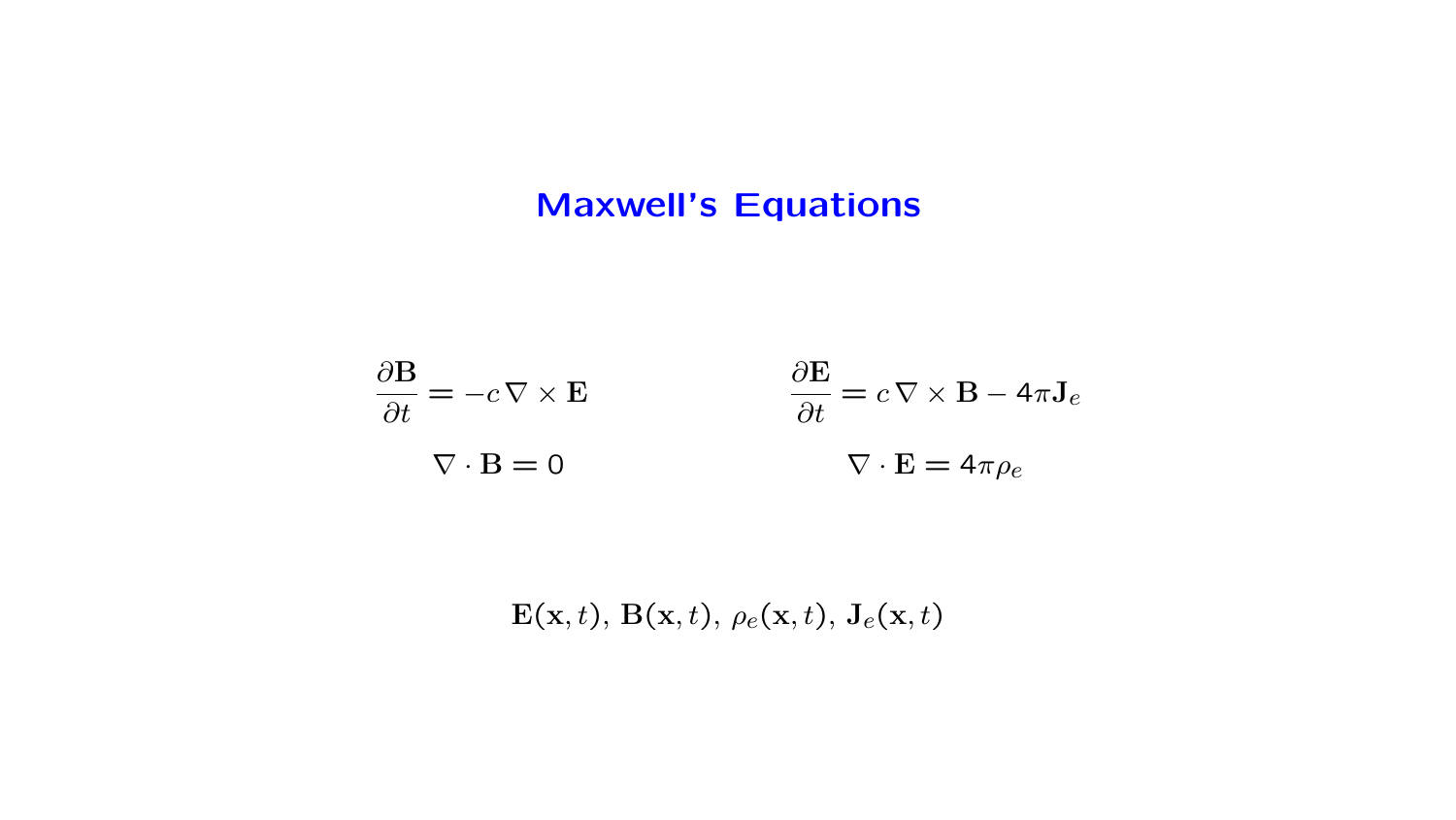### Coupling to Vlasov Matter

$$
\frac{\partial f_s}{\partial t} = -\mathbf{v} \cdot \nabla f_s - \frac{e_s}{m_s} \left( \mathbf{E} + \frac{\mathbf{v}}{c} \times \mathbf{B} \right) \cdot \frac{\partial f_s}{\partial \mathbf{v}}
$$

$$
\rho_e(\mathbf{x},t) = \sum_s e_s \int f_s(\mathbf{x}, \mathbf{v},t) d^3v, \qquad \mathbf{J}_e(\mathbf{x},t) = \sum_s e_s \int \mathbf{v} f_s(\mathbf{x}, \mathbf{v},t) d^3v
$$

 $f_s(\mathbf{x}, \mathbf{v}, t)$  is a phase space density for particles of species s with charge and mass,  $e_s, m_s$ .

An inclusive matter field theory that includes point particles and fluids as exact reductions.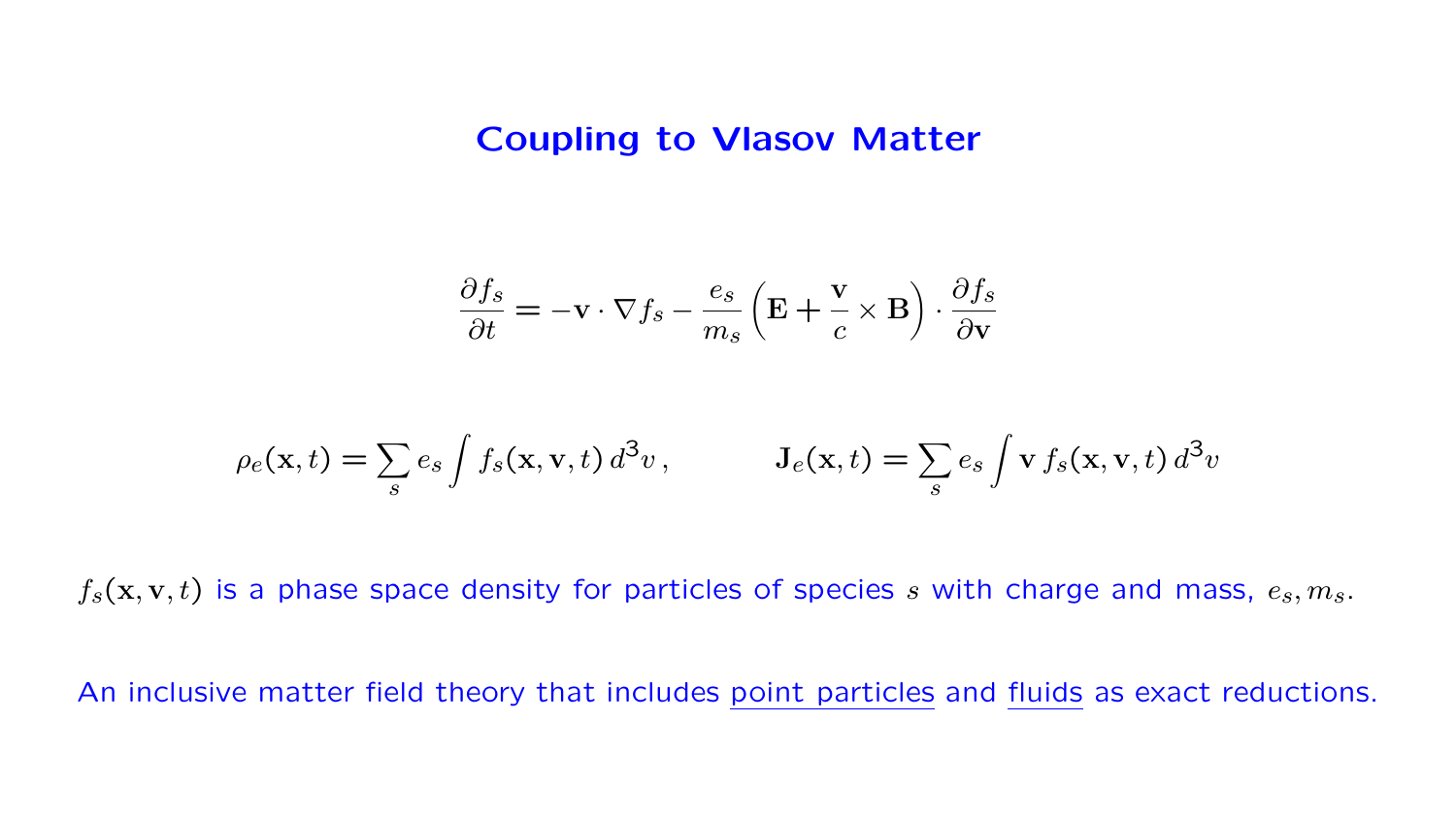# Dirac's Electrodynamics

$$
\frac{\partial \mathbf{B}}{\partial t} = -c \nabla \times \mathbf{E} - 4\pi \mathbf{J}_m
$$

$$
\frac{\partial \mathbf{E}}{\partial t} = c \nabla \times \mathbf{B} - 4\pi \mathbf{J}_e
$$

$$
\nabla \cdot \mathbf{B} = 4\pi \rho_m
$$

$$
\nabla \cdot \mathbf{E} = 4\pi \rho_e
$$

 $\mathbf{E}(\mathbf{x},t)$ ,  $\mathbf{B}(\mathbf{x},t)$ ,  $\rho_e(\mathbf{x},t)$ ,  $\mathbf{J}_e(\mathbf{x},t)$ ,  $\rho_m(\mathbf{x},t)$ ,  $\mathbf{J}_m(\mathbf{x},t)$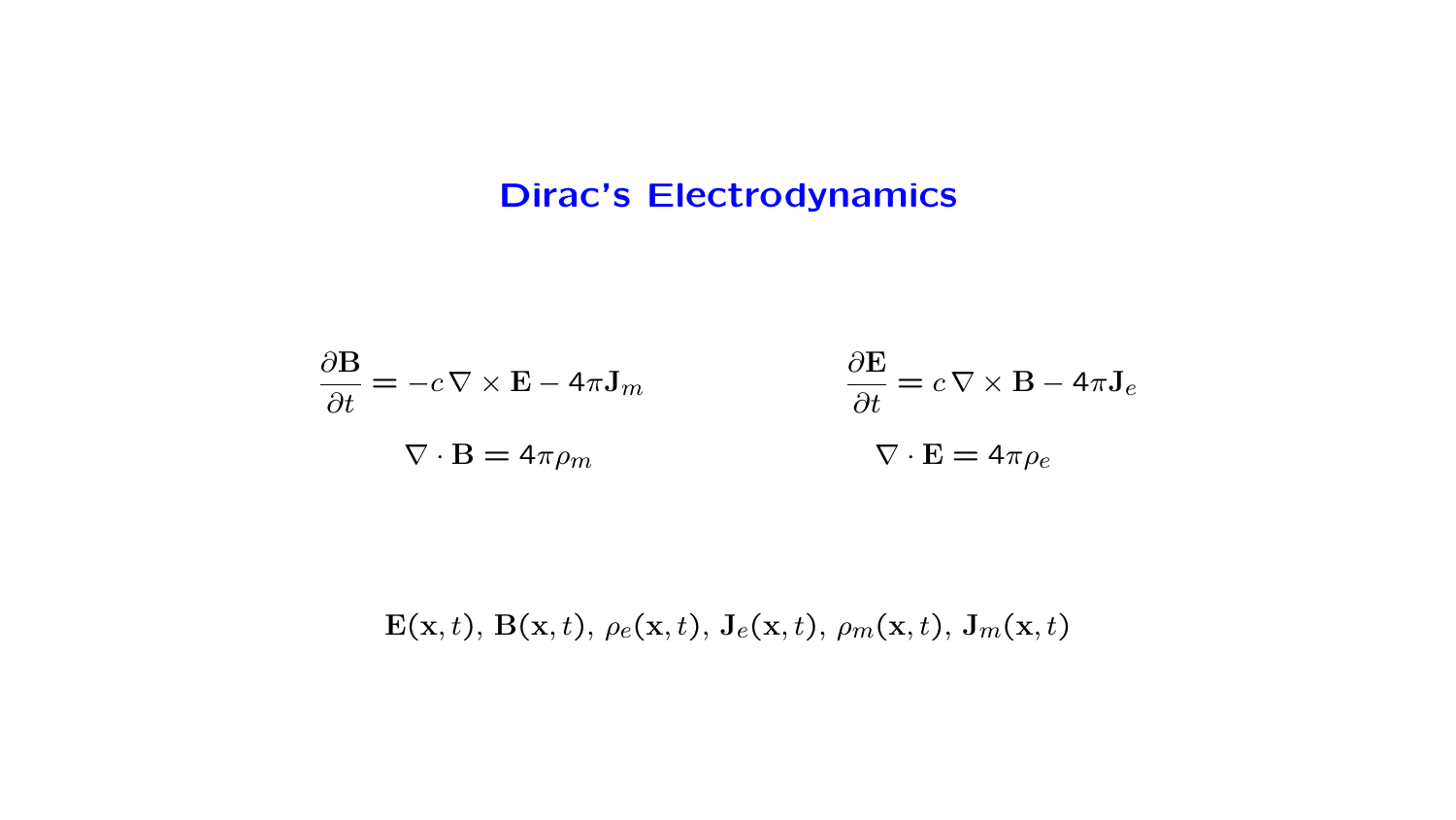#### Coupling to Monopole Vlasov Matter

$$
\frac{\partial f_s}{\partial t} = -\mathbf{v} \cdot \nabla f_s - \left(\frac{e_s}{m_s} \left(\mathbf{E} + \frac{\mathbf{v}}{c} \times \mathbf{B}\right) + \frac{g_s}{m_s} \left(\mathbf{B} - \frac{\mathbf{v}}{c} \times \mathbf{E}\right)\right) \cdot \frac{\partial f_s}{\partial \mathbf{v}}
$$
  
\n
$$
\rho_e(\mathbf{x}, t) = \sum_s e_s \int f_s(\mathbf{x}, \mathbf{v}, t) d^3v, \qquad \mathbf{J}_e(\mathbf{x}, t) = \sum_s e_s \int \mathbf{v} f_s(\mathbf{x}, \mathbf{v}, t) d^3v
$$
  
\n
$$
\rho_m(\mathbf{x}, t) = \sum_s g_s \int f_s(\mathbf{x}, \mathbf{v}, t) d^3v, \qquad \mathbf{J}_m(\mathbf{x}, t) = \sum_s g_s \int \mathbf{v} f_s(\mathbf{x}, \mathbf{v}, t) d^3v
$$

Now  $f_s(x, y, t)$  is a phase space density for particles of species s with electric charge, magnetic charge, and mass,  $e_s, g_s, m_s$ , respectively. A species needn't carry either charge.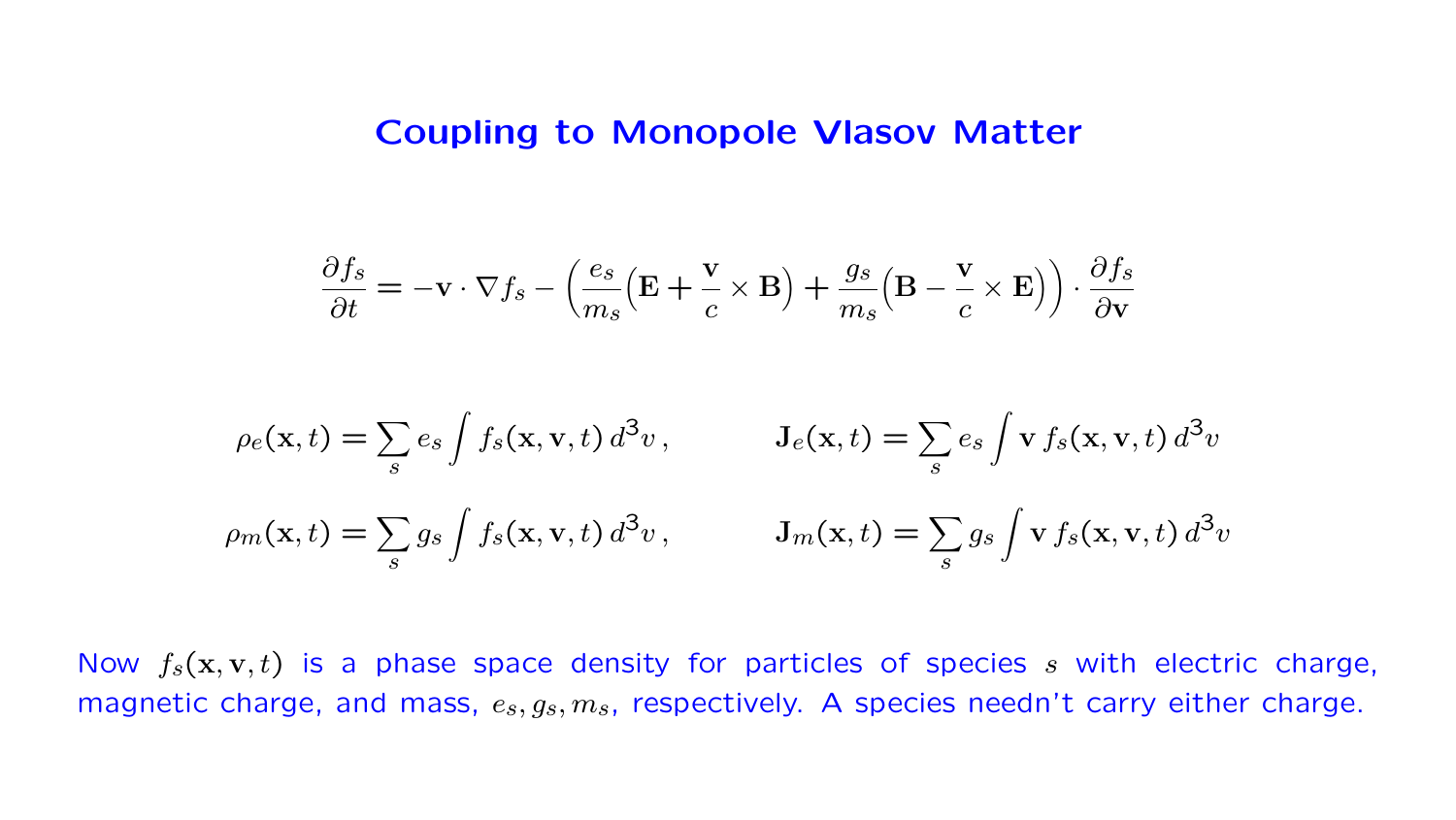## Some Hamiltonian Landmarks

Dirac (1931):

"... if we wish to put the equations of motion [of electromagnetism] in the Hamiltonian form, however, we have to introduce the electromagnetic potentials ..."

Born and Infeld (1934):

Obtained gauge-free Hamiltonian form for electromagnetism without introducing potentials for light in terms of 'noncanonical' Poisson bracket. Theory symmetric in terms of E and B.

pjm (1981):

When coupling to Vlasov matter, the constraints  $\nabla \cdot \mathbf{E} = 4\pi \rho_e$  and  $\nabla \cdot \mathbf{B} = 0$  are not symmetric in the Hamiltonian theory and play different roles. Was seen via a grueling direct calculation of the Jacobi identity (pjm9 1982, pjm165 2013).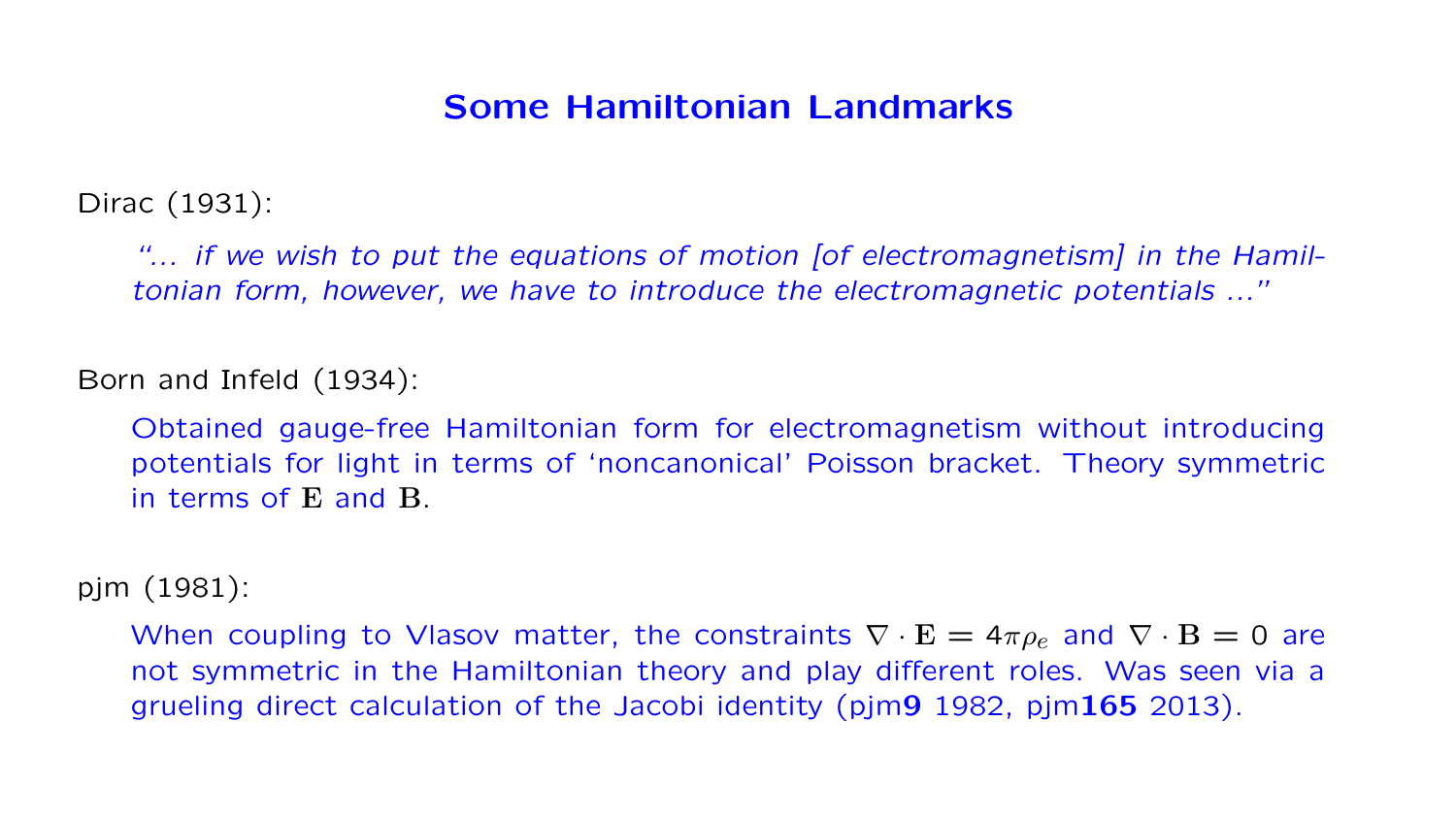### Noncanonical Hamiltonian Definition

A phase space  $\mathcal P$  (manifold, function space, etc.) with binary bracket operation on functions (functionals)  $F, G: \mathcal{P} \to \mathbb{R}$  in e.g.  $C^{\infty}(\mathcal{P})$  s.t.  $\{\cdot, \cdot\}: C^{\infty}(\mathcal{P}) \times C^{\infty}(\mathcal{P}) \to C^{\infty}(\mathcal{P})$ , that satisfies

- Bilinear:  $\{F+\lambda G,H\}=\{F,H\}+\lambda\{G,H\}, \qquad \forall F,G,H \text{ and } \lambda \in \mathbb{R}$
- Antisymmetric:  ${F, G} = -{G, F}$ ,  $\forall F, G$
- Jacobi:  ${F, {G, H}} + {G, {H, F}} + {H, {F, G}} \equiv 0$ ,  $\forall F, G, H$
- Leibniz:  $\{FG, H\} = F\{G, H\} + \{F, H\}G, \quad \forall F, G, H.$

Above is a Lie algebra realization on functions. Take  $FG$  to be pointwise multiplication. Equations of Motion:  $\frac{\partial \Psi}{\partial t} = {\Psi, \mathcal{H}}$  for  $\Psi$  an observable and  $\mathcal{H}$  a Hamiltonian. Example: flows on Poisson manifolds, e.g. Weinstein 1983 ....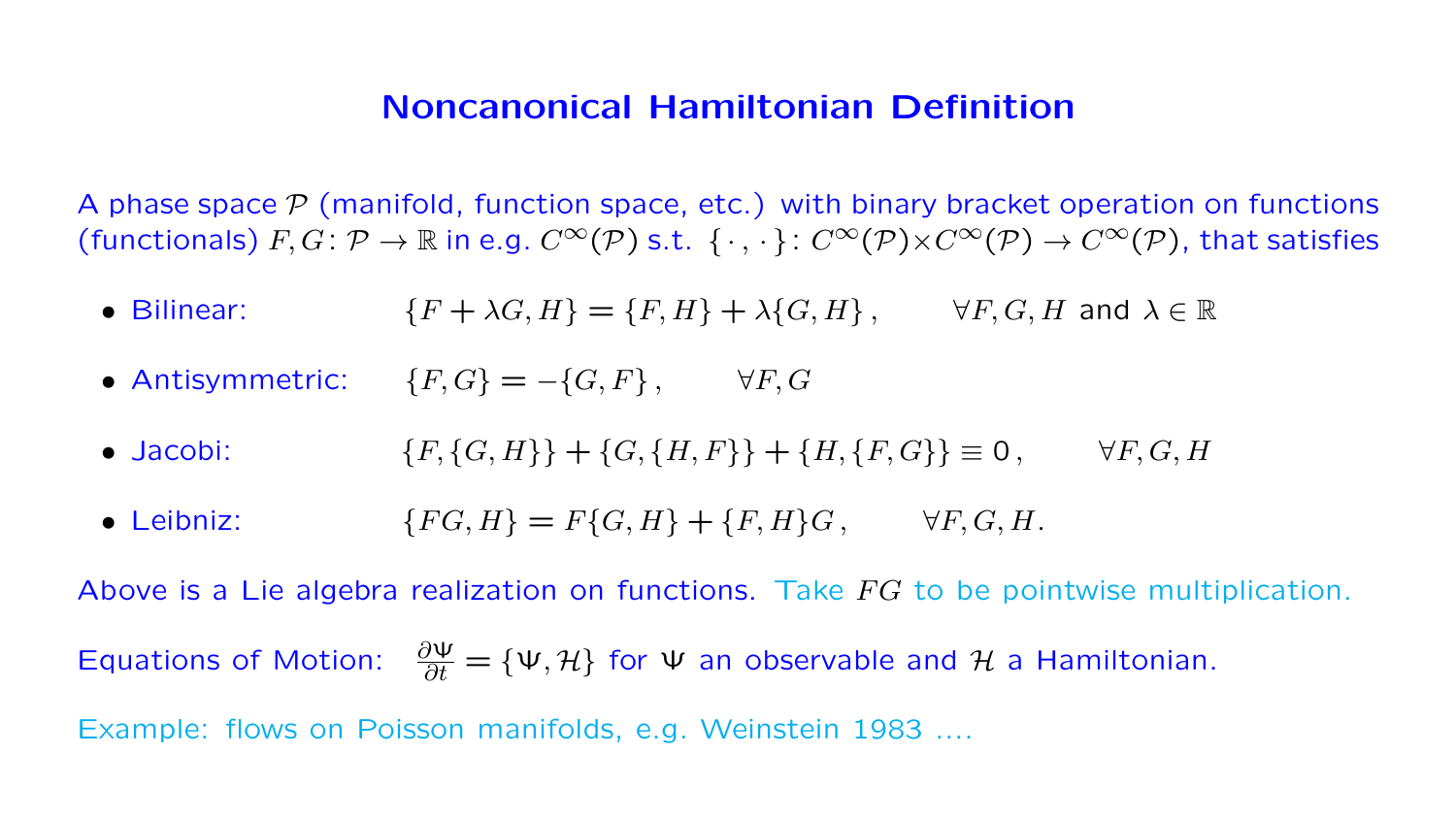# Maxwell-Vlasov Structure†

Hamiltonian:

$$
\mathcal{H} = \sum_{s} \frac{m_s}{2} \int |v|^2 f_s d^3x d^3v + \frac{1}{8\pi} \int (|\mathbf{E}|^2 + |\mathbf{B}|^2) d^3x,
$$

Bracket:

$$
\{F, G\} = \sum_{s} \int \left( \frac{1}{m_s} f_s \left( \nabla F_{f_s} \cdot \partial_{\mathbf{v}} G_{f_s} - \nabla G_{f_s} \cdot \partial_{\mathbf{v}} F_{f_s} \right) + \frac{e_s}{m_s^2 c} f_s \mathbf{B} \cdot \left( \partial_{\mathbf{v}} F_{f_s} \times \partial_{\mathbf{v}} G_{f_s} \right) \right. \\
\left. + \frac{4 \pi e_s}{m_s} f_s \left( G_{\mathbf{E}} \cdot \partial_{\mathbf{v}} F_{f_s} - F_{\mathbf{E}} \cdot \partial_{\mathbf{v}} G_{f_s} \right) \right) d^3 x \, d^3 v + 4 \pi c \int \left( F_{\mathbf{E}} \cdot \nabla \times G_{\mathbf{B}} - G_{\mathbf{E}} \cdot \nabla \times F_{\mathbf{B}} \right) d^3 x \,,
$$
\nwhere  $\partial_{\mathbf{v}} := \partial / \partial \mathbf{v}$ ,  $F_{f_s}$  means functional derivative of  $F$  with respect to  $f_s$  etc.

Equations of Motion:

$$
\frac{\partial f_s}{\partial t} = \{f_s, \mathcal{H}\}, \quad \frac{\partial \mathbf{E}}{\partial t} = \{\mathbf{E}, \mathcal{H}\}, \quad \frac{\partial \mathbf{B}}{\partial t} = \{\mathbf{B}, \mathcal{H}\}.
$$

† pjm5,9 1980,1982; Marsden and Weinstein 1982; Bialynicki-Birula et al. 1984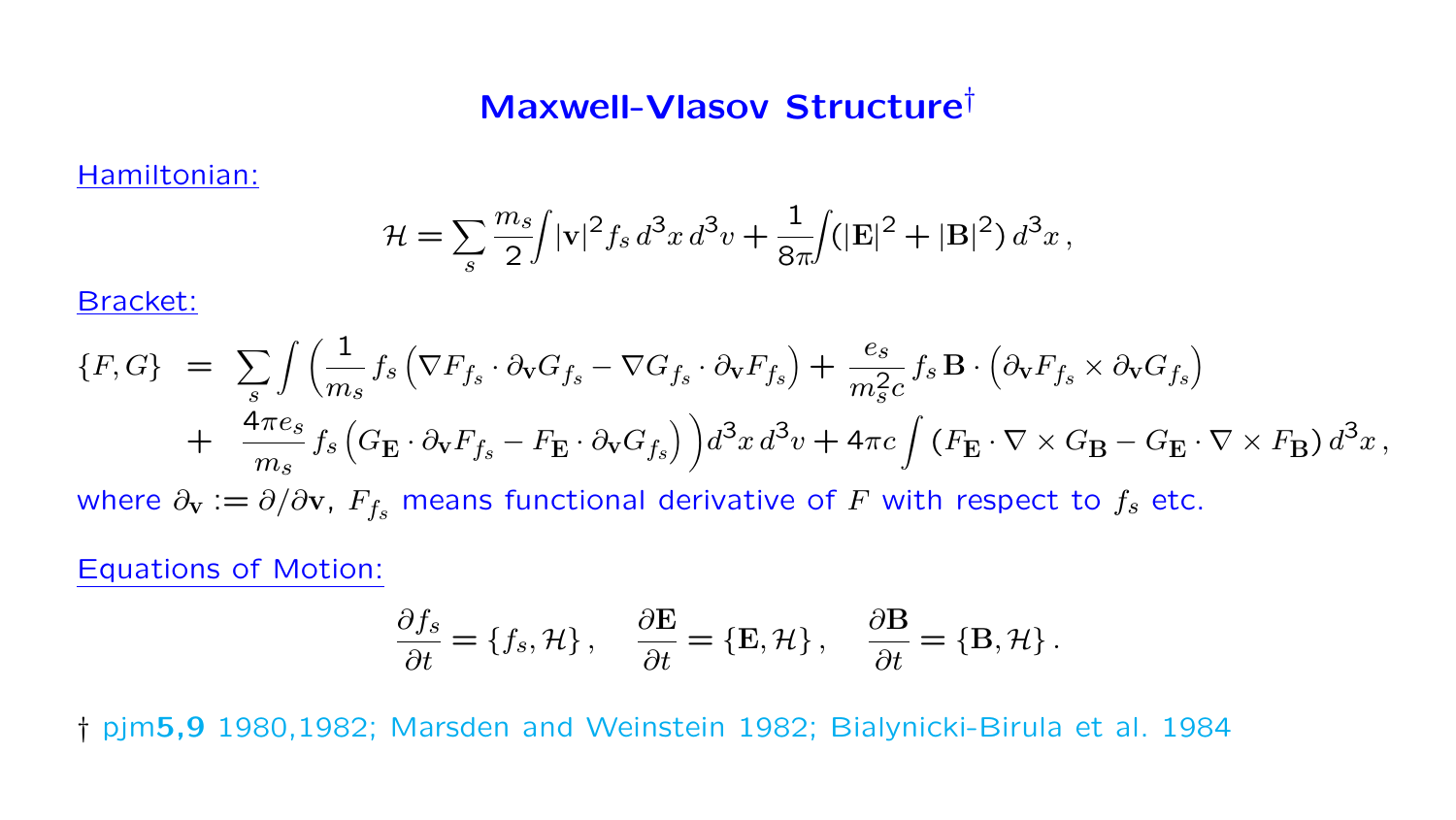### Maxwell-Vlasov Structure (cont)

Casimirs invariants:

$$
\mathcal{C}_s^f[f_s] = \int \mathcal{C}_s(f_s) d^3x d^3v
$$
  

$$
\mathcal{C}^E[\mathbf{E}, f_s] = \int h^{\mathbf{E}}(x) \left( \nabla \cdot \mathbf{E} - 4\pi \sum_s e_s \int f_s d^3v \right) d^3x,
$$
  

$$
\mathcal{C}^B[\mathbf{B}] = \int h^{\mathbf{B}}(x) \nabla \cdot \mathbf{B} d^3x,
$$

where  $\mathcal{C}_s$ ,  $h^{\mathbf{E}}$  and  $h^{\mathbf{B}}$  are arbitrary functions of their arguments. These satisfy the degeneracy conditions

$$
\{F,C\} = 0 \quad \forall F.
$$

Lie's distinguished functions.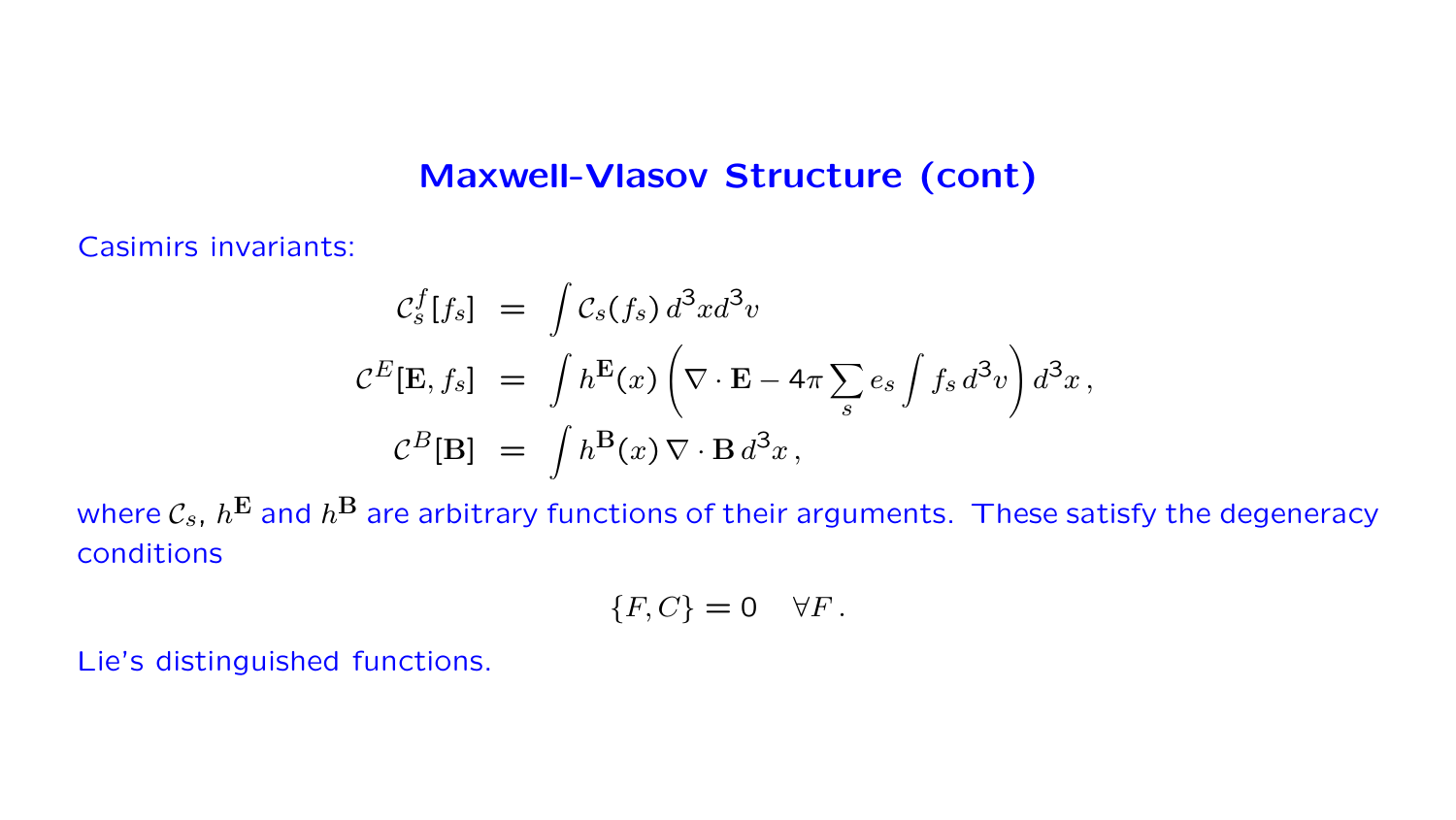### Jacobi Identity

The grueling direct calculation (pjm9 1982, pjm165 2013)

$$
\{F, \{G, H\}\} + \{G, \{H, F\}\} + \{H, \{F, G\}\} =
$$
  

$$
\sum_{s} \int f_s \nabla \cdot \mathbf{B} \left(\partial_{\mathbf{v}} F_{f_s} \times \partial_{\mathbf{v}} G_{f_s}\right) \cdot \partial_{\mathbf{v}} H_{f_s} d^3 x d^3 v \neq 0.
$$

Remedy: Lie algebra realization on functionals of closed, but not necessarily exact, 2-forms.

Asymmetry of constraints  $\nabla \cdot \mathbf{B} = 0$  &  $\nabla \cdot \mathbf{E} = 4\pi \rho_e$ : 1st needed for Jacobi, 2nd not!

Attempts to remove this "taint": Was successful for MHD pjm7 1982. Closest for VM using Dirac constaint theory in Chandre et al. 2012, 2013 pjm150, pjm158.

Surely Dirac's theory should handle monopoles? Bull by the horns!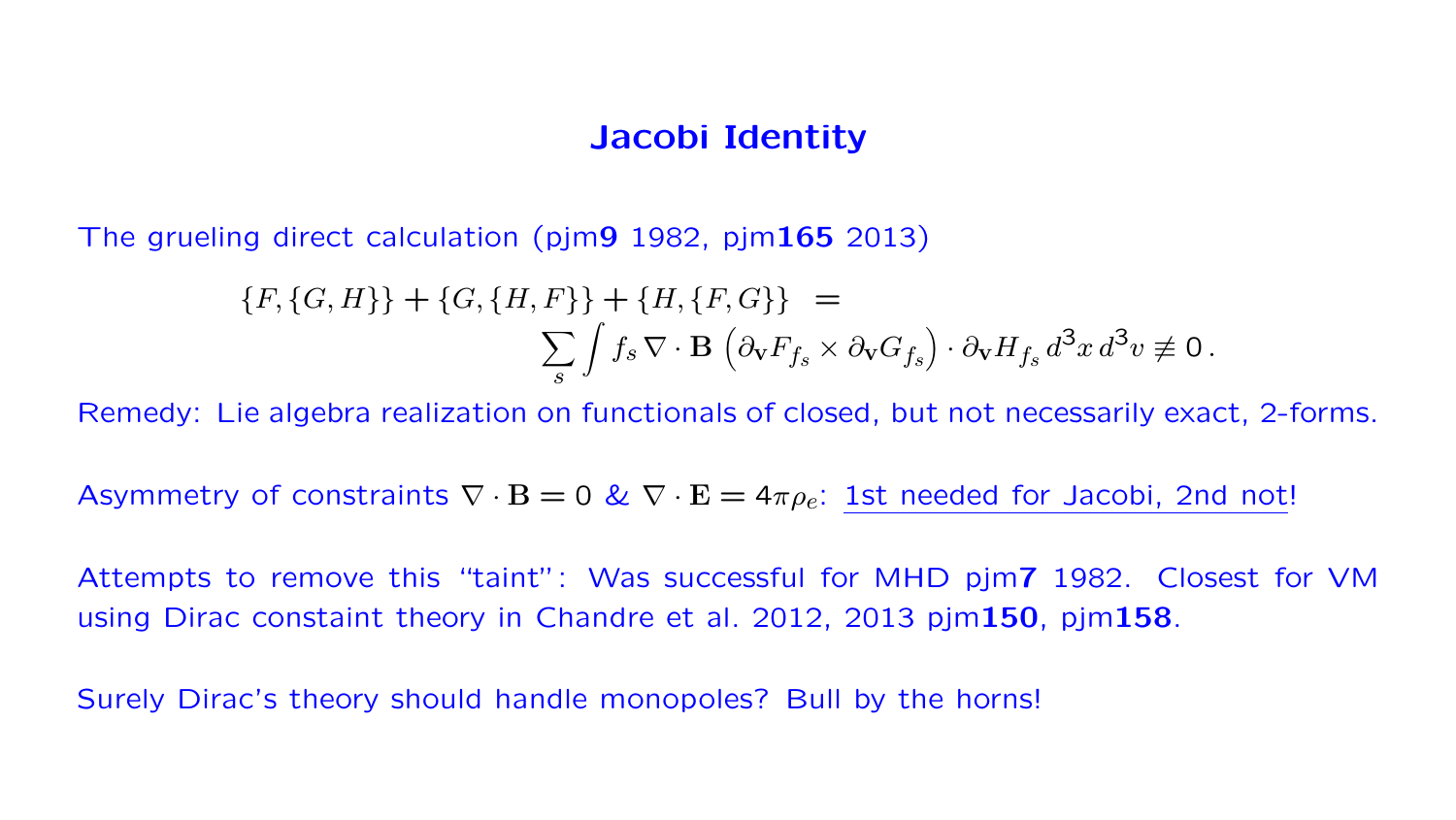# Monopole-Maxwell-Vlasov Structure†

Bracket:

$$
\{F, G\} = \sum_{s} \int \left( \frac{1}{m_s} f_s \left( \nabla F_{f_s} \cdot \partial \mathbf{v} G_{f_s} - \nabla G_{f_s} \cdot \partial \mathbf{v} F_{f_s} \right) \right. \\
\left. + \frac{e_s}{m_s^2 c} f_s \mathbf{B} \cdot \left( \partial \mathbf{v} F_{f_s} \times \partial \mathbf{v} G_{f_s} \right) - \frac{g_s}{m_s^2 c} f_s \mathbf{E} \cdot \left( \partial \mathbf{v} F_{f_s} \times \partial \mathbf{v} G_{f_s} \right) \right. \\
\left. + \frac{4 \pi e_s}{m_s} f_s \left( G_{\mathbf{E}} \cdot \partial \mathbf{v} F_{f_s} - F_{\mathbf{E}} \cdot \partial \mathbf{v} G_{f_s} \right) + \frac{4 \pi g_s}{m_s} f_s \left( G_{\mathbf{B}} \cdot \partial \mathbf{v} F_{f_s} - F_{\mathbf{B}} \cdot \partial \mathbf{v} G_{f_s} \right) \right) d^3x d^3v
$$
\n
$$
+ 4 \pi c \int \left( F_{\mathbf{E}} \cdot \nabla \times G_{\mathbf{B}} - G_{\mathbf{E}} \cdot \nabla \times F_{\mathbf{B}} \right) d^3x \,.
$$

Yields correct equations with same Hamiltonian.

† pjm165 2013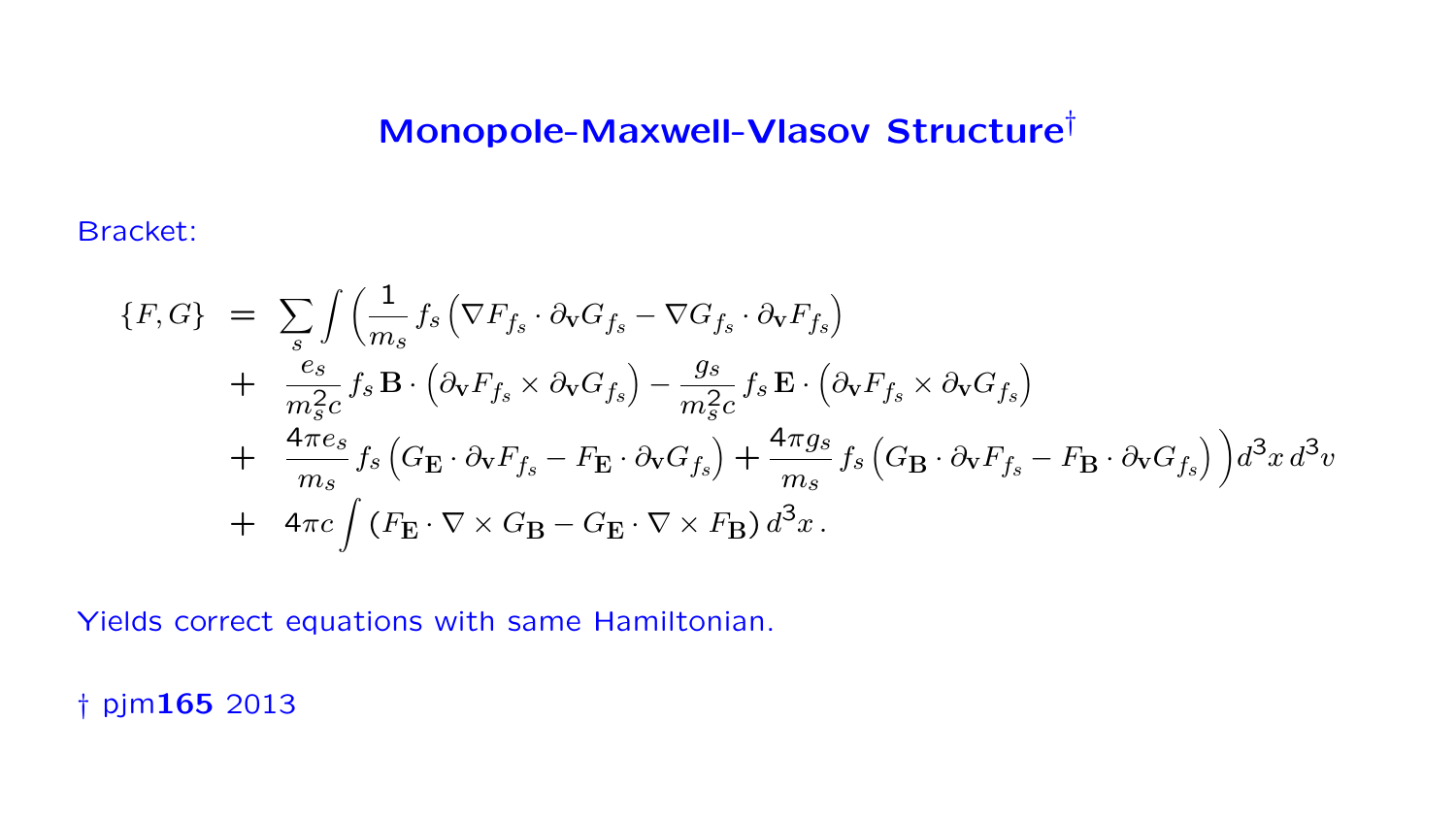## Monopole Jacobi Identity

Jacobi:

$$
\{F, \{G, H\}\} + \text{cyc} = \sum_{s} \frac{1}{m_s^2} \int \partial_{\mathbf{v}} H_{f_s} \cdot (\partial_{\mathbf{v}} F_{f_s} \times \partial_{\mathbf{v}} G_{f_s})
$$

$$
\times f_s (e_s \nabla \cdot \mathbf{B} - g_s \nabla \cdot \mathbf{E}) d^3 x d^3 v.
$$

For Jacobi, above mush vanish for arbitrary F, G, H, and  $f_s \Rightarrow$ 

$$
e_s \nabla \cdot \mathbf{B} \equiv g_s \nabla \cdot \mathbf{E} \,, \quad \forall s \,.
$$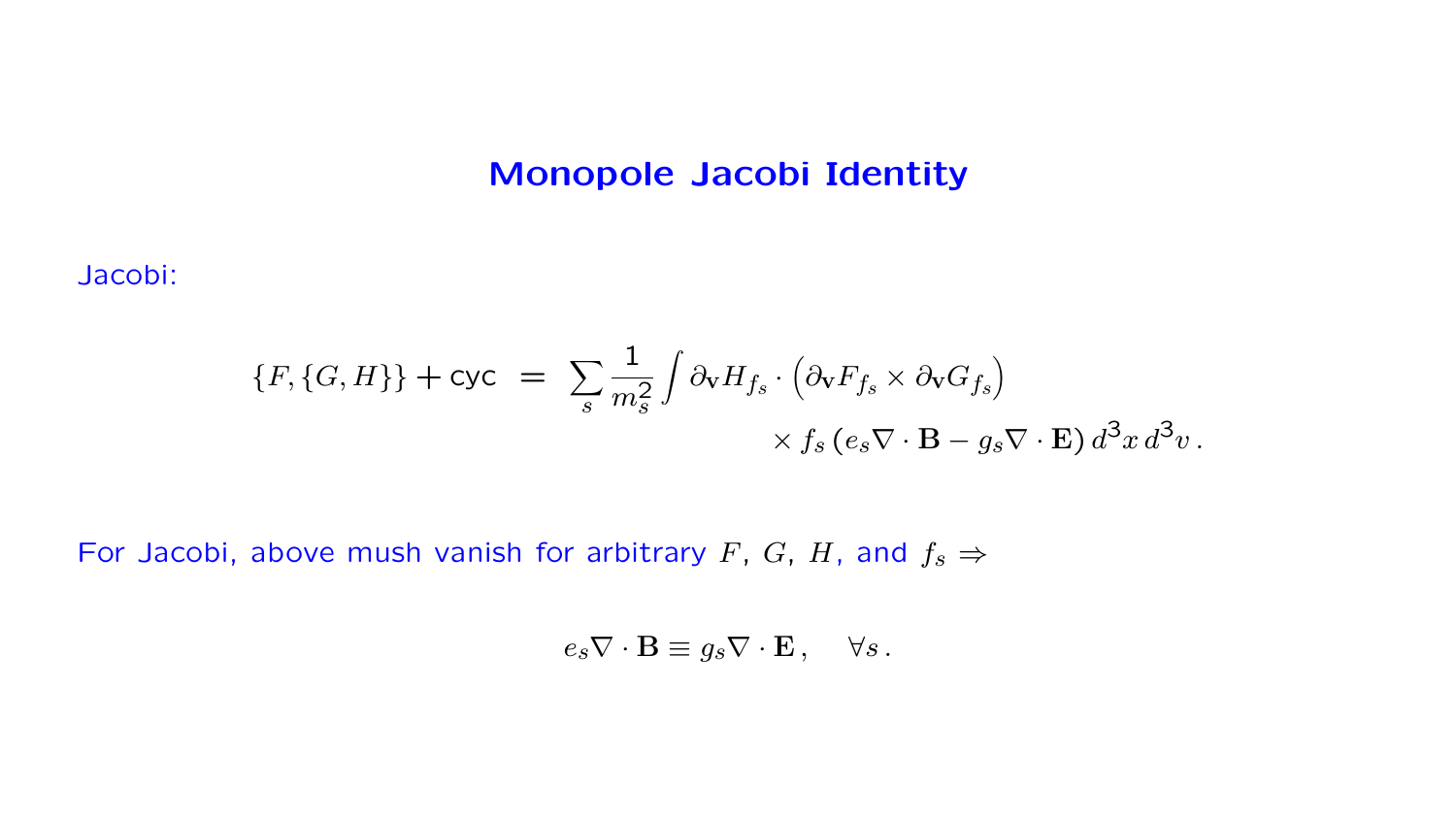# Monopole Jacobi Identity (cont)

#### Cases:

• All species have the same  $e_s/g_s$ . Duality transformation

$$
\mathbf{E}' = \mathbf{E}\cos\xi + \mathbf{B}\sin\xi \quad , \quad \mathbf{B}' = -\mathbf{E}\sin\xi + \mathbf{B}\cos\xi \,,
$$
  
\n
$$
e'_s = e_s\cos\xi + g_s\sin\xi \quad , \quad g'_s = -e_s\sin\xi + g_s\cos\xi \,,
$$

with  $\xi = \arctan(g_s/e_s)$ , makes  $g'_s = 0 \,\,\forall s$ .

"The only meaningful question is whether all particles have the same ratio of magnetic to electric charge" — J. D. Jackson.

If so, by our calculation, Jacobi is satisfied, but the theory is equivalent to Maxwell's.

• Not all species have the same  $e_s/g_s$ . Then the Jacobi identity requires  $\nabla \cdot \mathbf{E} = \nabla \cdot \mathbf{B} = 0$ , which implies there is no matter!

#### Conclusion:

Dirac's monopole theory with Vlasov matter is either trivial or not a Hamiltonian field theory.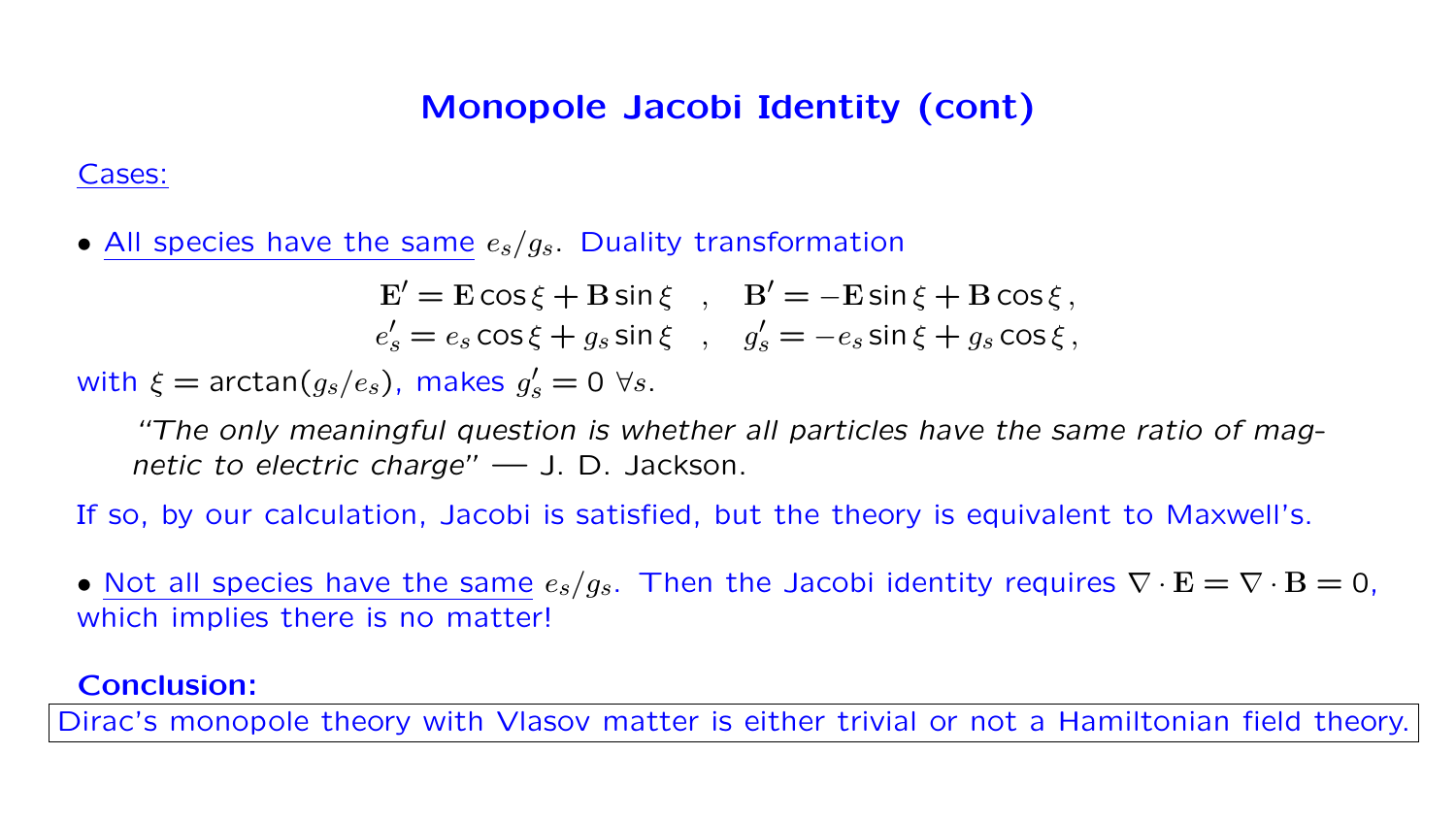### Other Matter Models

Q: Could the problem be in the matter model?

A: No, because MV includes point particles and fluids.

Consider the reduction:

$$
f_s = \sum_s \delta(\mathbf{x} - \mathbf{X}_s(t)) \delta(\mathbf{v} - \mathbf{V}_s(t))
$$

A simple chain rule calculation implies point particle Poisson bracket.

Special case of one electron and one monopole.

Hamiltonian:

$$
\mathcal{H} = \frac{m_e}{2} |V_e|^2 + \frac{m_m}{2} |V_m|^2 + \frac{1}{8\pi} \int (|\mathbf{E}|^2 + |\mathbf{B}|^2) d^3x,
$$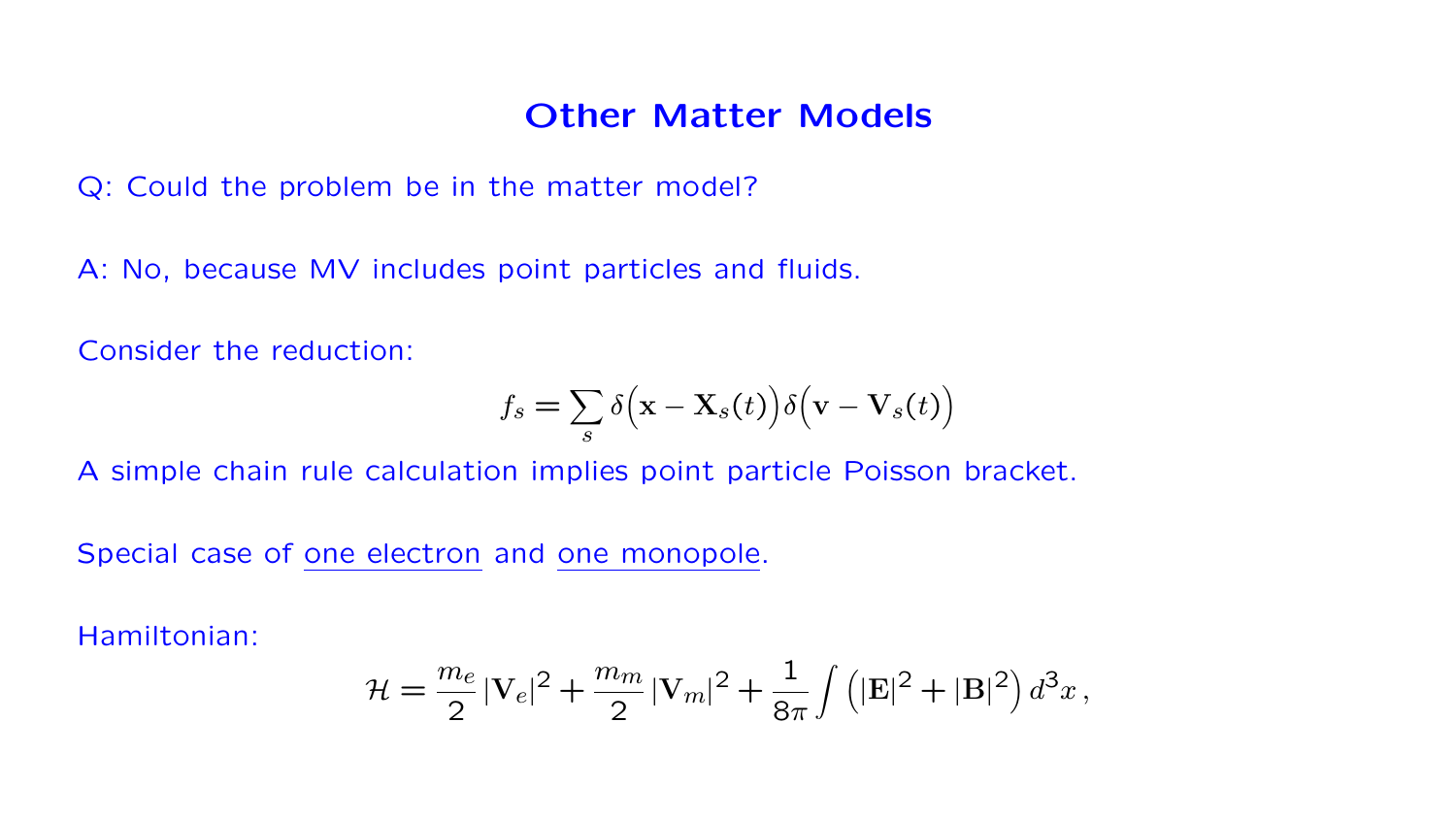# Other Matter Models (cont)

#### Bracket:

$$
\begin{split} \{F,G\} &= \frac{1}{m_e} \Big( \frac{\partial F}{\partial \mathbf{X}_e} \cdot \frac{\partial G}{\partial \mathbf{V}_e} - \frac{\partial G}{\partial \mathbf{X}_e} \cdot \frac{\partial F}{\partial \mathbf{V}_e} \Big) + \frac{1}{m_m} \Big( \frac{\partial F}{\partial \mathbf{X}_m} \cdot \frac{\partial G}{\partial \mathbf{V}_m} - \frac{\partial G}{\partial \mathbf{X}_m} \cdot \frac{\partial F}{\partial \mathbf{V}_m} \Big) \\ &+ \frac{e}{m_e^2 c} \mathbf{B}(\mathbf{X}_e) \cdot \Big( \frac{\partial F}{\partial \mathbf{V}_e} \times \frac{\partial G}{\partial \mathbf{V}_e} \Big) - \frac{g}{m_e^2 c} \mathbf{E}(\mathbf{X}_m) \cdot \Big( \frac{\partial F}{\partial \mathbf{V}_m} \times \frac{\partial G}{\partial \mathbf{V}_m} \Big) \\ &+ \frac{4\pi e}{m_e} \Big( \frac{\delta G}{\delta \mathbf{E}} \Big|_{\mathbf{X}_e} \cdot \frac{\partial F}{\partial \mathbf{V}_e} - \frac{\delta F}{\delta \mathbf{E}} \Big|_{\mathbf{X}_e} \cdot \frac{\partial G}{\partial \mathbf{V}_e} \Big) + \frac{4\pi g}{m_m} \Big( \frac{\delta G}{\delta \mathbf{B}} \Big|_{\mathbf{X}_m} \cdot \frac{\partial F}{\partial \mathbf{V}_m} - \frac{\delta F}{\delta \mathbf{B}} \Big|_{\mathbf{X}_m} \cdot \frac{\partial G}{\partial \mathbf{V}_m} \Big) , \\ &+ 4\pi c \int \Big( \frac{\delta F}{\delta \mathbf{E}} \cdot \nabla \times \frac{\delta G}{\delta \mathbf{B}} - \frac{\delta G}{\delta \mathbf{E}} \cdot \nabla \times \frac{\delta F}{\delta \mathbf{B}} \Big) d^3 x \end{split}
$$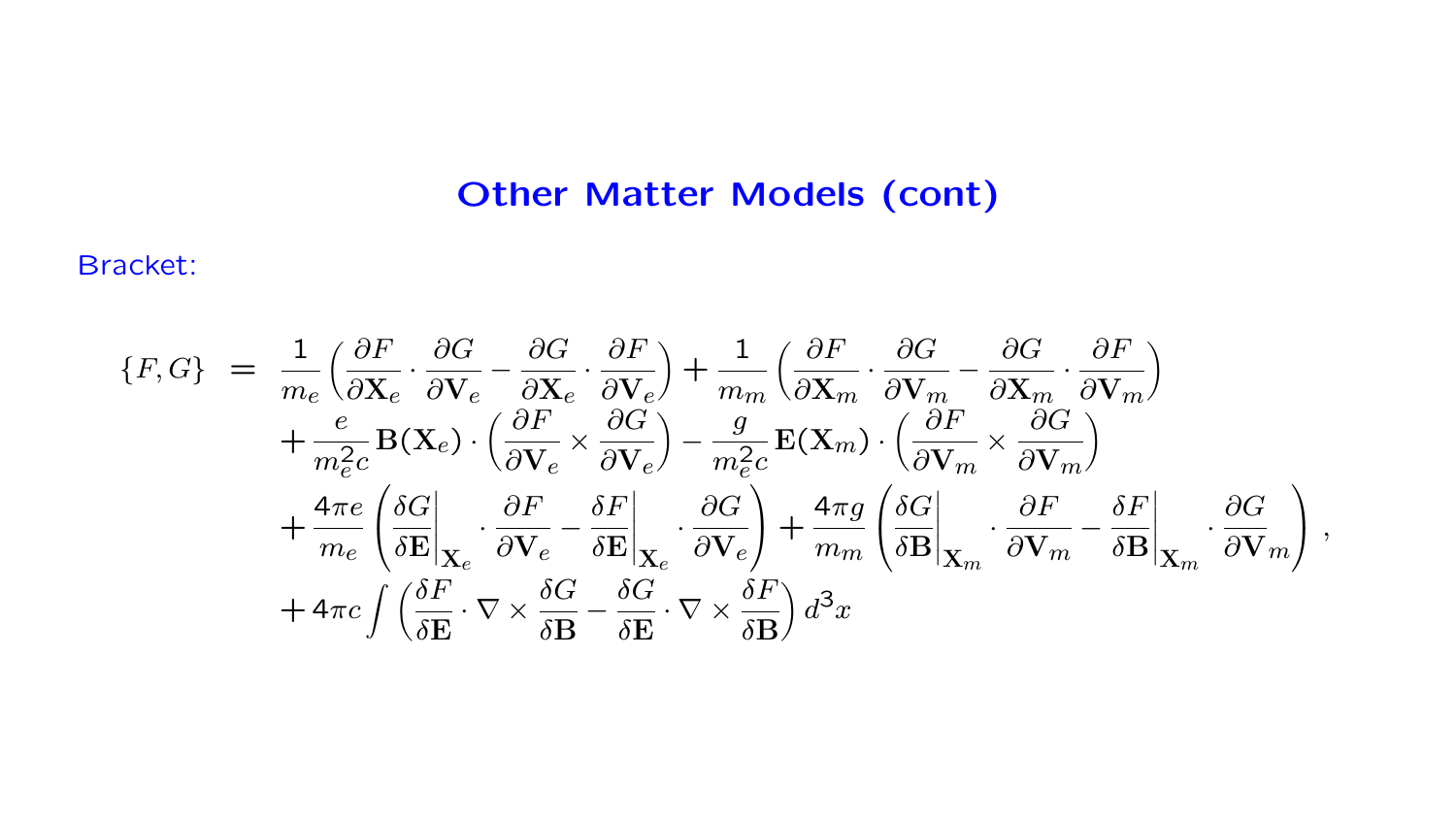# Other Matter Models (cont<sup>2</sup>)

This Hamiltonian and Poisson bracket give the expected equations of motion:

$$
\frac{\partial \mathbf{X}_e}{\partial t} = \mathbf{V}_e
$$
\n
$$
\frac{\partial \mathbf{X}_e}{\partial t} = \frac{e}{m_e} \mathbf{E}(\mathbf{X}_e) + \frac{e}{m_e c} \mathbf{V}_e \times \mathbf{B}(\mathbf{X}_e),
$$
\n
$$
\frac{\partial \mathbf{X}_m}{\partial t} = \mathbf{V}_m
$$
\n
$$
\frac{\partial \mathbf{V}_m}{\partial t} = \frac{g}{m_m} \mathbf{B}(\mathbf{X}_m) - \frac{g}{m_m c} \mathbf{V}_m \times \mathbf{E}(\mathbf{X}_m),
$$
\n
$$
\frac{\partial \mathbf{E}}{\partial t} = c \nabla \times \mathbf{B} - 4\pi e \mathbf{V}_e \delta(x - \mathbf{X}_e),
$$
\n
$$
\frac{\partial \mathbf{B}}{\partial t} = -c \nabla \times \mathbf{E} - 4\pi g \mathbf{V}_m \delta(x - \mathbf{X}_m).
$$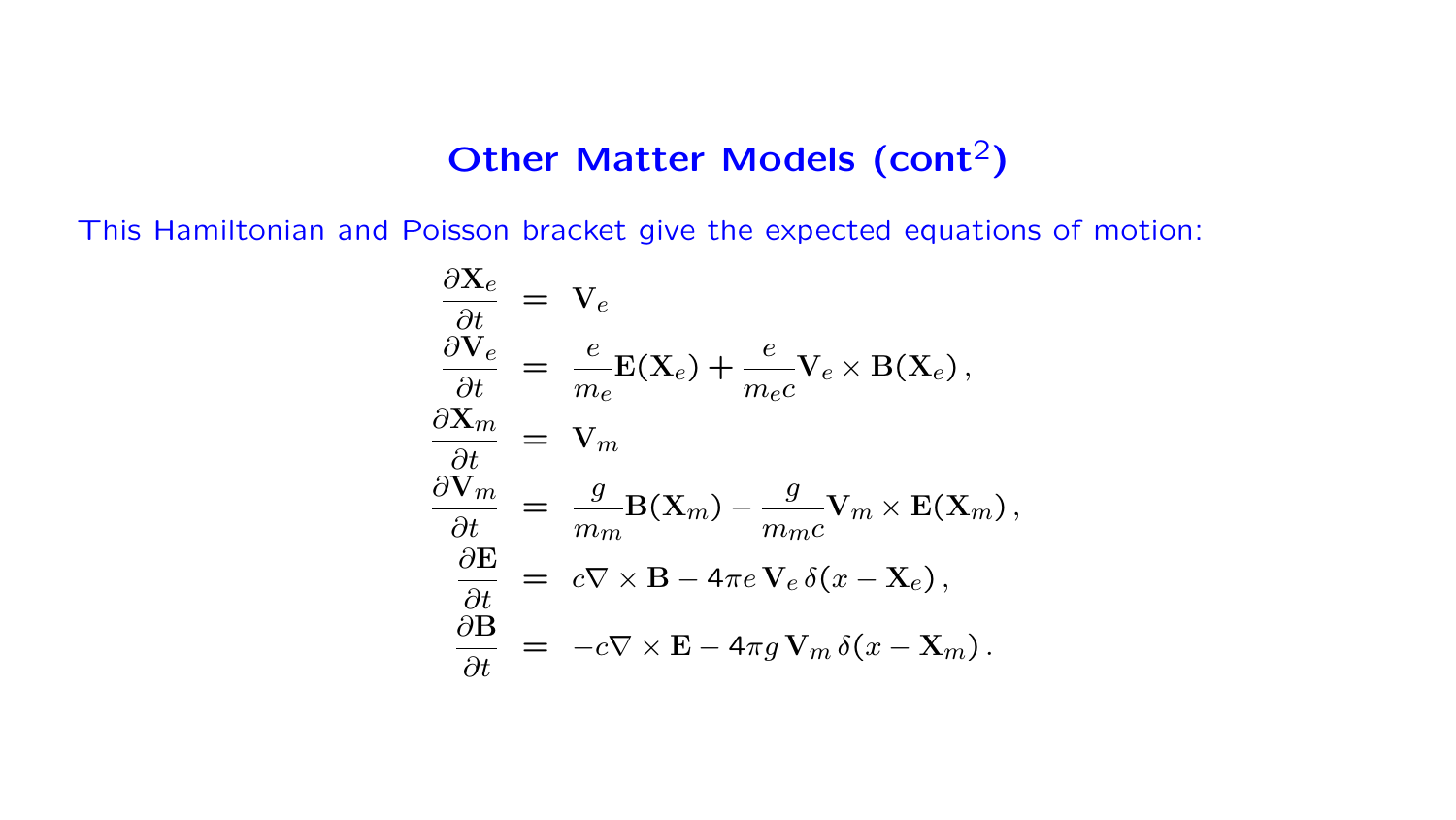## Other Matter Models (cont<sup>3</sup>)

Jacobi:

$$
\{\{F, G\}, H\} + \text{cyc} = \frac{12\pi eg}{c} \delta(\mathbf{X}_e - \mathbf{X}_m)
$$

$$
\times \left(\frac{1}{m_e^3} \frac{\partial F}{\partial \mathbf{V}_e} \left(\frac{\partial G}{\partial \mathbf{V}_e} \times \frac{\partial H}{\partial \mathbf{V}_e}\right) - \frac{1}{m_m^3} \frac{\partial F}{\partial \mathbf{V}_m} \cdot \left(\frac{\partial G}{\partial \mathbf{V}_m} \times \frac{\partial H}{\partial \mathbf{V}_m}\right)\right).
$$

Jacobi identity is not satisfied globally; ∃ a singularity when positions coincide.

Classically, there is no reason why this coincidence can't happen. A stationary monopole produces a completely radial B-field. An electron moving directly towards the monopole experiences a force  $eV_e \times B/c = 0$ .

∴ the electron passes through the monopole without experiencing any force at all!

#### Conclusion:

Interaction of an electron and a magnetic monopole is not Hamiltonian